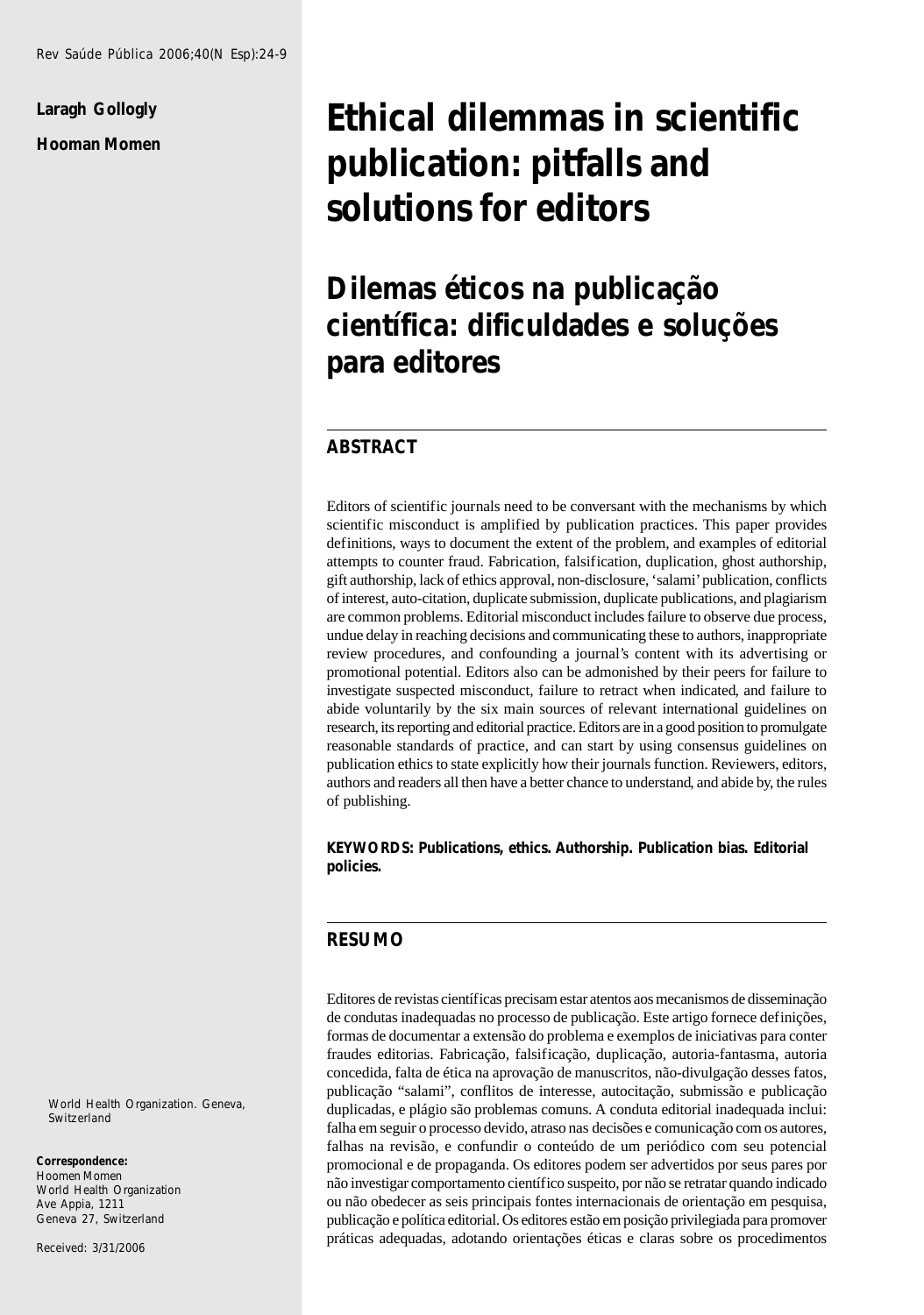adotados nos periódicos. Assim, revisores, editores, autores e leitores terão condições de compreender e seguir as normas de publicação.

**DESCRITORES: Publicações, ética. Autoria. Viés de publicação. Políticas editoriais.**

#### **INTRODUCTION**

Editors who write about publication ethics without considering the research culture are as far downstream as doctors, in the emergency room, are from seatbelt legislation. As editors, we need to be interested in, and conversant with the reasons for scientific misconduct; and how fraudulent acts are perpetuated and encouraged by publication practices. The objective of this paper was to present definitions, means by which the extent of the problem can be documented, and examples of current attempts to counter fraud.

The year 2005 was a good one for fraud, and most of the top journals had something to contribute. *Science* retracted work on stem cells amidst international publicity,<sup>6</sup> *Cell* took back some research on trypanosomiasis,9 *British Medical Journal* (BMJ) finally published the whole story of the researcher and the termites that ate his data.10 Findings on the Indo-Mediterranean diet, long suspected as too good to be true, were exposed as an elaborate hoax, by the *Lancet*, 2 who were also obliged to publish an expression of concern,<sup>3</sup> prior to retracting<sup>4</sup> the entirety of a fabricated cohort study on oral cancer. The editors of the *Canadian Medical Journal* resigned following a dispute with their publisher over editorial freedom.<sup>5</sup> It was a busy year, even for the *Bulletin of the World Health Organization*, a much smaller journal. The Bulletin publishes mostly policy papers – and therefore lacks the irreproducibility check common to most basic science, but even so, there have been the usual amount of authorship disputes, and attempts at duplicate submission. We have also been obliged to refer cases on contractual loopholes that resulted in research being done without ethical committee approval, and investigate the rather grey area of ethical approval for non-governmental organizations doing operational research. However, it was also a good year in terms of making progress on long-standing deficits – an international clinical trials registry was established at World Health Organization (WHO),<sup>15</sup> and the United Kingdom finally appointed a panel on research integrity.13

In these adversarial times, what can editors do to build and maintain the reputations of their journals? We review definitions of the most common types of misconduct, and provide pointers to resources for editors' intent on doing their best to run a clean ship. As far as authors are concerned, there are both sins of omission and commission: fabrication, falsification, duplication, ghost authorship, gift authorship, lack of ethics approval, non-disclosure, 'salami' publication, conflicts of interest, auto-citation, duplicate submission, duplicate publications, and plagiarism. There are important incentives to ethical misconduct on the part of all involved and editors too should be held to standards of reasonable practice. However, given the lack of oversight, and the traditional impunity with which editors made decisions, definitions of editorial misconduct are less clear – submission of research to one's own journal for example, ranges from a proscribed activity, to a common occurrence, to the only rationale for the title. Examples of editorial misconduct include failure to observe due process, undue delay in reaching decisions and communicating these to authors, inappropriate review procedures, and confounding a journal's content with its advertising or promotional potential. Editors also can be admonished by their peers for failure to investigate suspected misconduct, failure to retract when indicated, and failure to abide voluntarily by the six main sources of relevant international guidelines on conducting, reporting, and editing research:

- Council of International Organizations for Medical Sciences (CIOMS)<sup>16</sup>
- World Medical Association (WMA)\*
- Consolidated Standards of Reporting Trials (CONSORT)7
- International Committee of Medical Journal Editors (ICJME)\*\*
- World Association of Medical Editors (WAME)\*\*\*
- Committee on Publication Ethics (COPE)\*\*\*\*

<sup>\*</sup>World Medical Association - WMA. The World Medical Association Declaration of Helsinki: Ethical Principles for Medical Research Involving Human Subjects. Available from http://www.wma.net/e/policy/b3.htm [2006 Jul 7]

<sup>\*\*</sup>International Committee of Medical Journal Editors. Uniform requirements for manuscripts submitted to biomedical journals: writing and editing for biomedical publication. Available from http://www.icmje.org [2006 Jul 7]

<sup>\*\*\*</sup>World Association of Medical Editors - WAME. Recommendations on Publication Ethics Policies for Medical Journals. Available from http://www.wame.org/pubethicrecom.htm. [2006 Jul 7]

<sup>\*\*\*\*</sup>Committee on Publication Ethics - COPE. Guidelines on good publication and the Code of Conduct. Available from http:// www.publicationethics.org.uk/guidelines [2006 Jul 7]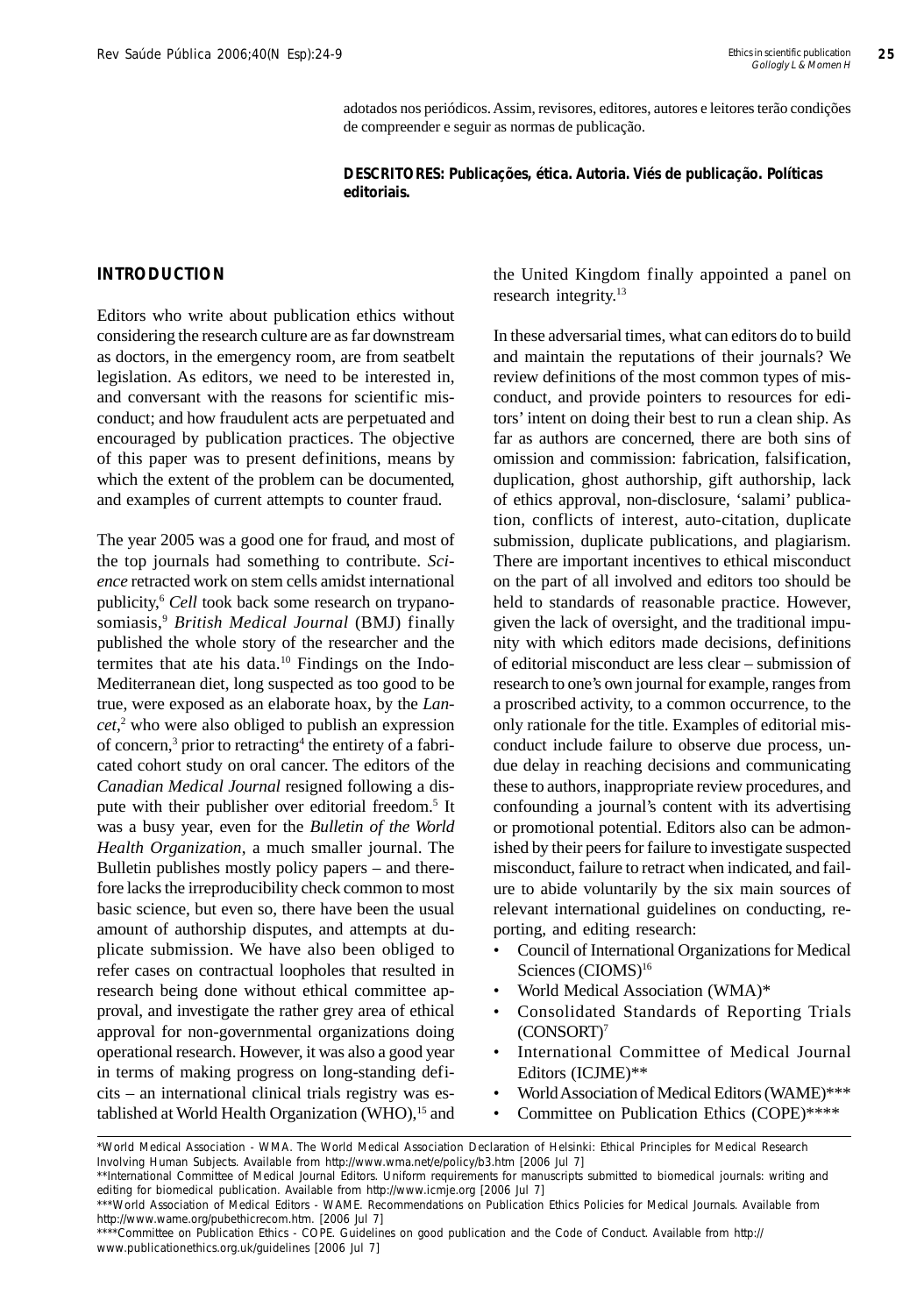#### **COMMON PITFALLS: WHO WROTE THIS PAPER, AND HOW MANY TIMES HAS IT BEEN PUBLISHED?**

COPE has classified the most common types of ethical problems in scientific publications. The two most frequent were disputes on authorship and duplicate publication.

#### **Authorship**

The ICMJE,\* also known as the Vancouver group (because of the location of their first meeting) have given three conditions on which authorship credit should be based. These criteria are: 1) substantial contributions to conception and design, or acquisition of data, or analysis and interpretation of data; 2) drafting the article or revising it critically for important intellectual content; and 3) final approval of the version to be published. All three conditions should be met for assigning authorship.

Although the ICMJE criteria are clear, many authors are unaware of them or prefer to use their own *ad-hoc* criteria for deciding authorship. Editors are therefore often faced with deciding on rightful authorship. Ethical problems regarding authorship of scientific manuscripts can be divided into two main categories: Inclusion of authors who did not contribute substantially to the study (gift authorship) and exclusion of authors who did contribute significantly to the study (ghost authorship).

Gift authorship usually involves inclusion of people hierarchically senior to the author(s) such as their supervisor, team leader, head of department or director of institute. Their names may be included as a recognition of their contribution to the research topic, the provision of funding for the research, granting of laboratory space to carry it out or general advice. Although these contributions can be acknowledged they do not by themselves constitute criteria for authorship. Less charitably, these names may have been included for fear by the authors of retribution if they were left out, to please those in power, or in the belief that the addition of prestigious names may aid in the acceptance of the manuscript for publication. All of these are clearly unethical actions.

Another form of gift authorship occurs between colleagues and collaborators. In this case a name of a colleague is unjustifiably added to the manuscript in the expectation that the favor will be returned. In this way both authors unethically increase the number of their publications.

In contrast, ghost authorship usually involves people hierarchically junior to the author(s) such as postgraduate students, postdoctoral fellows and visiting researchers (often from another country). Here the author hopes to gain greater credit for his own work by not recognizing the contribution of others, who may either have left his team by the time the work is published or be too junior to protest. The authors normally belittle the contributions of others by classifying these as merely the collection of data, the supply of biological specimens, the provision of reagents or not worth acknowledging, when in fact the ghost author may have made a significant contribution to the study.

Another area of confusion surrounds people involved in the preparation of manuscripts. Scientific illustrators, medical writers or technical editors may have made a substantial contribution to the clarity, readability and presentation of the manuscript. Such contributions should be fully acknowledged, but are insufficient grounds on which to grant authorship.

Given the potential pitfalls in attributing authorship and the few resources available to most editors what can one do besides meekly accepting the list of authors supplied with the manuscript? Although editors seldom know all the facts, there are a number of measures we can take. We can require that the exact contribution of each author and their address is clearly stated with every manuscript submitted. Editors can then examine these contributions against the ICMJE criteria and question the inclusion of any author who does not appear to meet them. Editors can send the letter acknowledging receipt (this is obviously much easier via e-mail) of the manuscript to all authors listed, thereby alerting any who have been included without their knowledge. Some journals ask all authors again for their exact contributions just before accepting the manuscript, and check for consistency in the declarations.

Other measures can be taken once a manuscript has been accepted. Editors can post a list of titles and authors of forthcoming accepted manuscripts on the journal's web-site or in the current issue. Ghost, or inadvertent guest, authors can thereby alert an editor of their concerns.

Editors can also work on educating authors in their particular scientific discipline. At relevant scientific meetings or in editorials, one can explain the criteria for authorship and stress the importance of discussing authorship when research is being planned. Edi-

\*International Committee of Medical Journal Editors. Uniform requirements for manuscripts submitted to biomedical journals: writing and editing for biomedical publication. Available from http://www.icmje.org [2006 Jul 7]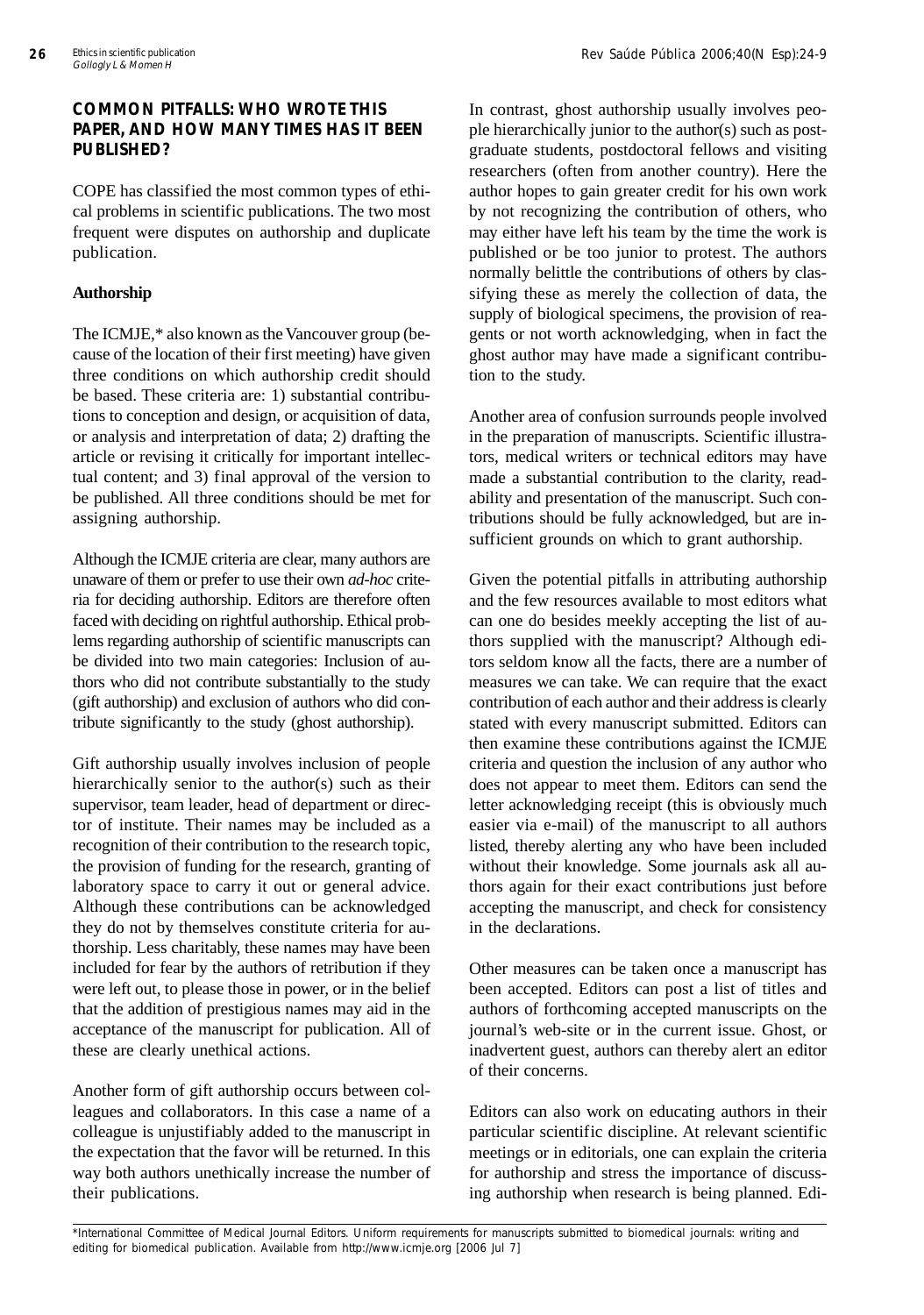tors can remind their colleagues that a final decision on authorship and the order in which authors' names appear should be made before the paper is written. This stimulates all authors to participate in the writing and approval of the paper and avoids the inclusion of guest authors once the paper is completed. An editor can also publish the stated contributions of each author to the work together with the final article. Public scrutiny can be a powerful deterrent to unethical behavior.

#### **Overlapping publications**

Overlapping publications are another topic which frequently provide ethical issues for the editor to resolve. They can be classified into four categories: duplicate submission, duplicate publication, competing submissions, sibling publications.

The simultaneous submission of manuscripts to more than one journal is considered unethical as there is both a potential for disagreement over the right to publish among the journals and the possibility of unnecessary duplication of peer review and editing. Co-publication is permissible when it is the result of the deliberate synchronization of content, (usually editorial) by editors who are using their respective journals to achieve the broadest possible dissemination of particular content. Most of the editorial guidelines, written by consensus of editorial groups, have been announced in this way.

A duplicate publication is considered redundant when it substantially overlaps with an already published article. Redundant publications are considered unethical for many reasons: they waste the time of peerreviewers and editors, consume journals' resources and fill pages, increase the work of indexing and abstracting services, distort the academic rewards' system and inflate the scientific literature, all for no benefit other than to the author. Duplicate publications may also infringe on copyright, and contribute to flawed meta-analysis.

The latter reason is probably the most serious problem. The double counting of data from redundant publications can distort the results of meta-analyses and affect the evidence on which decisions are taken. The problem is unfortunately widespread. Von Elm et  $al<sup>12</sup>$ screened 141 systematic reviews for evidence of duplicate publication. Fifty-six systematic reviews (40%) reported (either in the published article or by contacting authors) finding duplicate publications. The redundant articles represented 8% (103) of the total articles reviewed and 9% (12,500) of the total number of patients examined. Many among the 103 articles were duplicated several times. Similarly Mojon-Azzi et al<sup>8</sup> reported that in a study of 70 ophthalmologic journals between 1997-2000 at least 32 journals were victim to duplicate publication involving a minimum of 210 authors. The COPE\* estimates that 13% of published papers are repetitive publications.

Secondary publication may be acceptable for certain kinds of papers such as guidelines, articles in different languages or in commemorative journal issues. However, certain requirements have to be met, including approval from the editors of both journals, prominent citation of the primary publication, obviously distinct readerships, and accurate reflection of data and interpretations of the primary version. The ICMJE recommends that a footnote on title page of the secondary version should state the primary reference such as "This article is based on a study first reported in the J. …"

Sibling publications are related papers submitted to different journals with no cross citation. They are often the result of a researcher dividing up the results of a study into as many papers as possible with a view to increasing publication counts - also called "salami" publication. This practice is also unethical as it fragments the scientific record and is unhelpful to readers.

Editors can largely prevent this problem by asking authors to provide all related papers, including those in press and under review, when submitting a manuscript. Journals generally expect authors to furnish copies of any papers that overlap by more than 10% with the current submission. Editors can educate their authors that good publication practice is to provide full disclosure, full citation and full discussion of their related work.<sup>11</sup> It is also unacceptable to duplicate someone else's work, by plagiarism - passing off as one's own the ideas or writings of another. Plagarism can take a number of forms from verbatim copying of scientific texts to the copying and pasting of phrases and sentences by lazy or language-challenged authors. Of course there is no problem in using someone else's idea or writing provided this is made clear in the text and the source is cited. A number of online services are available for preventing plagiarism. Some of these are run as a commercial service but there are other sources that an editor can use with creativity to detect cheating. An example is the eTBLAST service of the University of Texas Southwestern Medical Center.\*\* By pasting paragraphs

\*Committee on Publication Ethics - COPE. Guidelines on good publication and the Code of Conduct. Available from http:// www.publicationethics.org.uk/guidelines [2006 Jul 7] \*\*http://invention.swmed.edu/etblast/index.shtml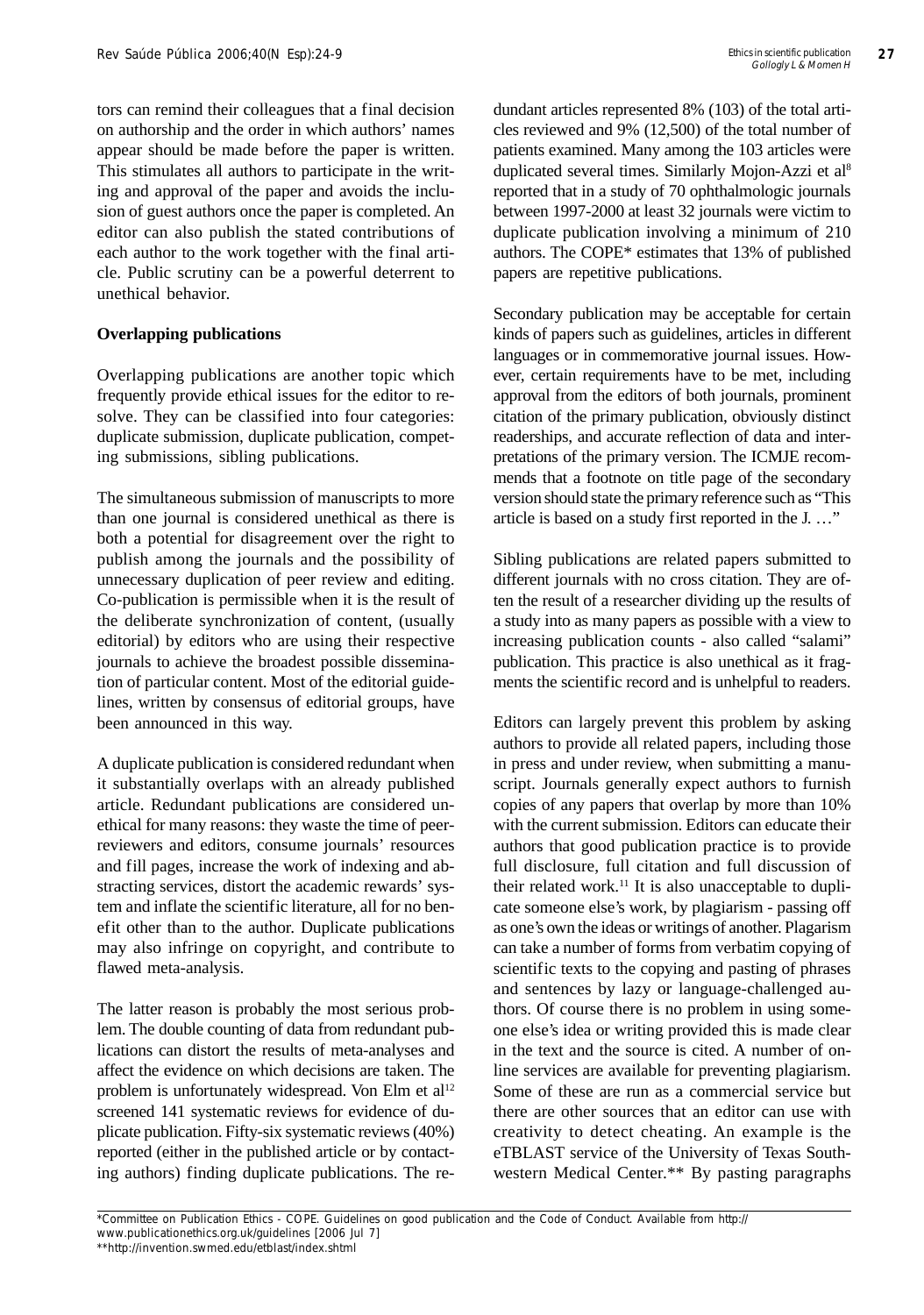from a suspected text, possible cases of scientific dishonesty can be detected.

Editors can monitor their own journals for overlapping publications by using the 'related article' feature of PubMed. If a duplicate publication is identified the editor of the other journal should be promptly informed. The two papers should be independently reviewed for redundancy. The corresponding author should be invited to refute the accusation and describe the circumstances in which it arose. If redundancy is confirmed the editors should publish a notice of duplicate publication in their journals.

#### **OTHER WAYS EDITORS CAN IMPROVE PUBLICATION PRACTICES**

Editors can be severely limited in ability, or inclination, to police publication practices. They are often obliged to juggle conflicting priorities such as: their publishers' interests in lean processes, their authors' desire for ever faster decisions and shorter times to publication, achieving increased press coverage of scientific results and the thankless and invisible task of protecting the integrity of the scientific record.

The COPE\* has provided a 10-item checklist for editorial standards and policies. Most of the items are concerned with declared mechanisms (for peer review, appealing editorial decisions, dealing with complaints, pursuing misconduct, separating editorial and commercial decisions on supplements and advertising) rather than the more difficult measure of how things are actually done: managing conflicts of interest, satisfying editors that ethics committee approval has been adequate, mitigating expertise and competitiveness in small fields where the anonymity of peer review is illusory. This checklist is an easy way for journals to see immediately how they and their competitors stand.

Editors can easily record how their journals rank on ratios of advertisements to scientific material - and help to define the limits of excessive advertising. Friedman  $\&$  Richter<sup>1</sup> established that the middle ground for this ratio is 0.4-0.5; one page of advertisement for every two pages of editorial content. Highcirculation general medical journals tend to have higher ratios of advertising to content, while lowcirculation specialty journals have lower ratios. This explicit evidence of how much advertising revenue is potentially influencing editorial decisions can be defended by clear separation of editorial and commercial decision-making, and transparent statements of advertising policies.

Academic institutions need to measure the output of their workers, and this can produce unethical practice depending on the measure chosen. Quantitative measures inspire producers to cheat, while qualitative ones provide ample opportunity for the reviewers to do so. An equivalent situation exists with the impact factor, this flawed and easily-manipulated measure of a journal's influence. In its favour, it does provide a perverse incentive to not publishing by decreasing their denominator (the number of citable items), journals can increase their perceived impact for the same numerator (the number of citations). The temptation to manipulate journals' impact factors can be appealing to editors. Recently, COPE held a debate on the depravity or otherwise of deliberately altering the impact factor. One way that this is done is by editors requesting that authors insert references to their own journal as a prerequisite to publication. Those in favour of this practice claimed that the measure of impact is so flawed that editors have a duty to subvert it.

The impact factor may turn out to be a problem that is eventually solved by evolution of the technology that originally created it. Inadvertent authorship is now routinely exposed by electronic manuscript tracking systems that send e-mails unbidden to all authors listed. As online content becomes the default way of accessing scientific publications, Google's automated ranking of web pages may rapidly surpass Institute for Scientific Information - ISI's impact factor, as its algorithms evolve to stay ahead of selfcitation and other deliberate manipulations.

Recommendation that editors follow-up on suspicions of misconduct in papers that are rejected are unlikely to be tenable. Journals with over 80% routine rejection rates are too occupied in trying to deal with the papers that they are going to publish, let alone policing the authors of those that they have rejected. What editors really hate ishaving to retract published work. It looks bad, makes the press suspicious of everything else, and invariably throws the peer review process, and the editors' own critical skills into serious disrepute.

#### **CONCLUSIONS**

If editors really want to influence the ethical standards of publication, then they need to get involved upstream, while research is being planned. Editors may usefully participate, with the necessary declarations of conflicting interests, in funding bodies, and ethical review committees. Although the UK Department of Health has recently concluded that ethical

\*Committee on Publication Ethics - COPE. Guidelines on good publication and the Code of Conduct. Available from http:// www.publicationethics.org.uk/guidelines [2006 Jul 7]